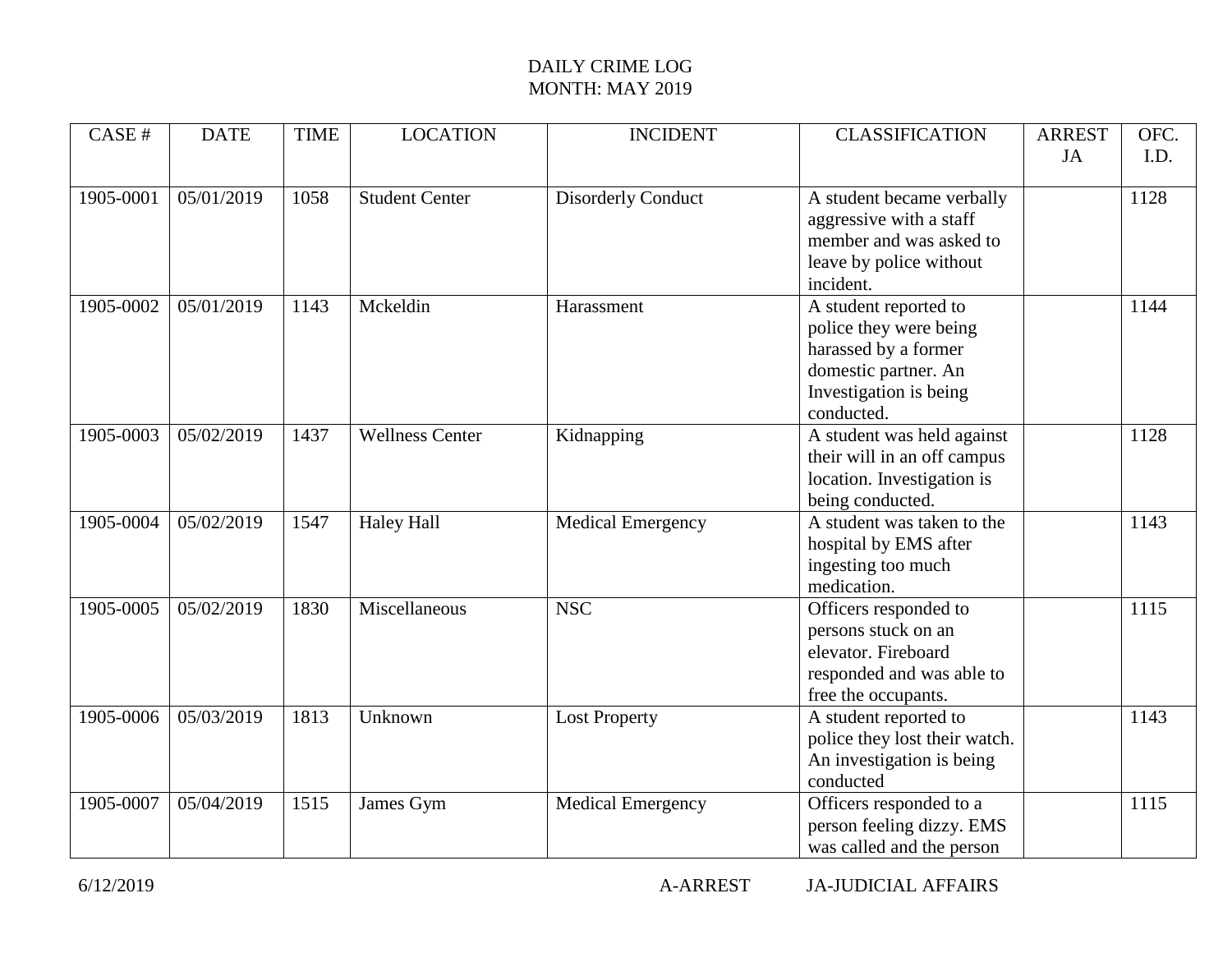|           |            |      |                                                       |                                                    | was transported to the<br>hospital.                                                                                                                                                                |    |      |
|-----------|------------|------|-------------------------------------------------------|----------------------------------------------------|----------------------------------------------------------------------------------------------------------------------------------------------------------------------------------------------------|----|------|
| 1905-0008 | 05/05/2019 | 1659 | <b>Holmes Hall</b>                                    | Fire Alarm                                         | Officers responded to a<br>Fire Alarm. Upon arrival<br>they observed<br>paraphernalia and smelled<br>the odor of CDS<br>(Marijuana) in the                                                         | JA | 1143 |
|           |            |      |                                                       |                                                    | dwelling. No one was<br>evacuated .Referred to the<br>Office of Student Conduct.                                                                                                                   |    |      |
| 1905-0009 | 05/05/2019 | 1615 | <b>Towers Hall</b>                                    | Visual Surveillance in Private<br>Area             | Officers responded to a<br>report of a student being<br>surveilled while in the rest<br>room. An Investigation is<br>being conducted.                                                              |    | 1151 |
| 1905-0010 | 05/06/2019 | 2357 | Parking Lot O                                         | <b>Medical Emergency</b>                           | Officer were advised a<br>student had taken an<br>unknown amount of<br>medication in attempt to<br>harm themselves. EMS<br>responded and transported<br>the student to the hospital.               |    | 1142 |
| 1905-0011 | 05/07/2019 |      | Report # Issued in<br>Error. See Report<br>#1905-0010 | Report # Issued in Error. See<br>Report #1905-0010 | Report # Issued in Error.<br>See Report #1905-0010                                                                                                                                                 |    |      |
| 1905-0012 | 05/08/2019 | 1215 | <b>Facilities Maintenance</b>                         | <b>Medical Emergency</b>                           | Officers responded to a call<br>for a sick employee.<br>Investigation revealed the<br>employee ate something<br>from home and became ill.<br>The victim was transported<br>to the hospital by EMS. |    | 1143 |
| 1905-0013 | 05/08/2019 | 0940 | <b>CMRC</b>                                           | CDS (Marijuana)                                    | Officers responded to a call                                                                                                                                                                       | JA | 1143 |

6/12/2019 A-ARREST JA-JUDICIAL AFFAIRS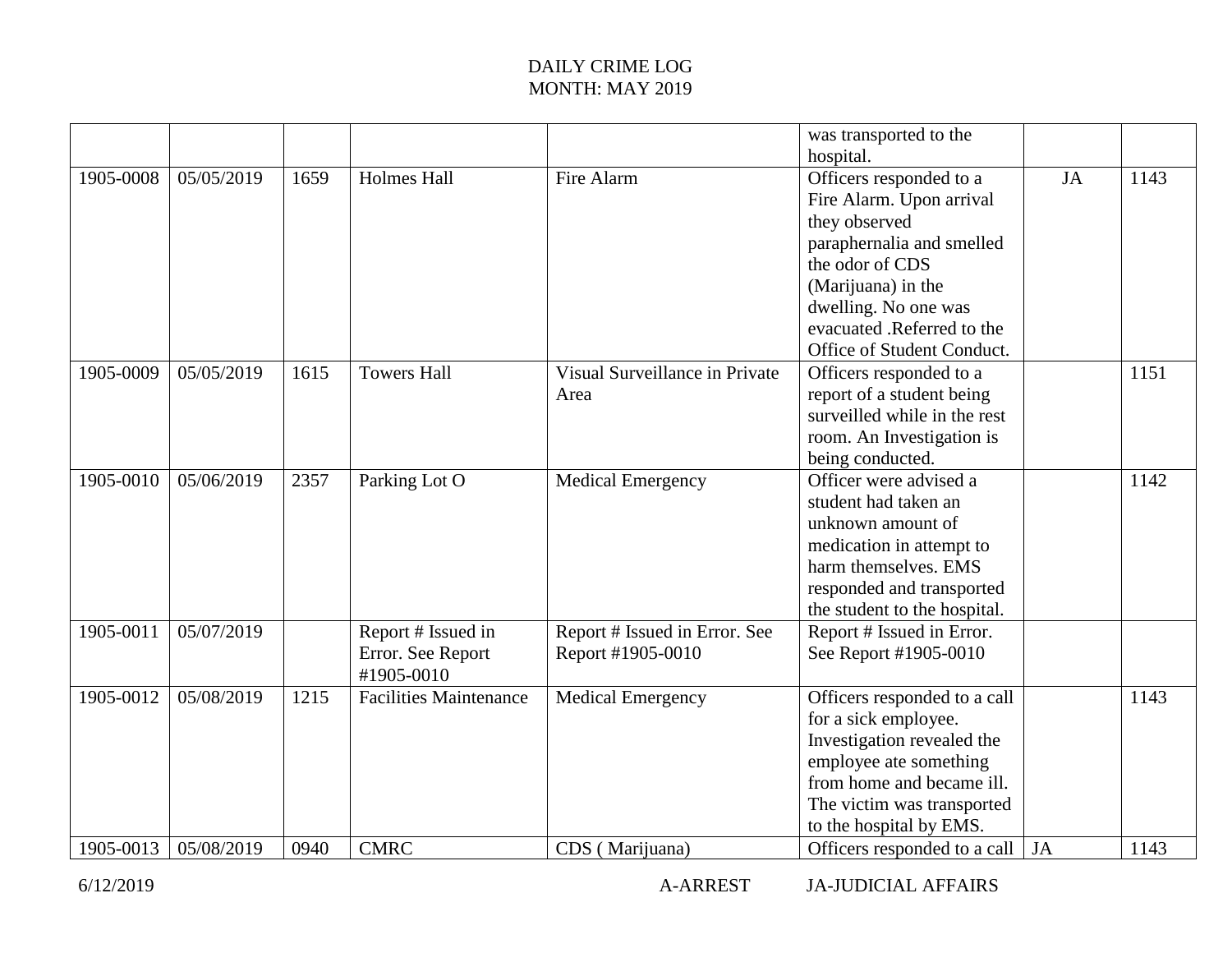|           |            |      |                        |                        | for a weapon in a dwelling.<br>Investigation revealed a<br>blue and orange toy gun in<br>plain view. Additionally<br>was suspected marijuana<br>and paraphernalia.<br>Referred to the Office of<br>Student Conduct.                                                             |      |
|-----------|------------|------|------------------------|------------------------|---------------------------------------------------------------------------------------------------------------------------------------------------------------------------------------------------------------------------------------------------------------------------------|------|
| 1905-0014 | 05/09/2019 | 0045 | <b>Outside Kennard</b> | CDS (Marijuana)        | Officers observed an<br>individual smoking<br>suspected marijuana. The<br>individual was detained<br>and the suspected<br>substance tested with<br>positive results, A civil<br>citation was later issued.                                                                      | 1115 |
| 2019-0329 | 05/09/2019 | 0349 | Loop Rd                | <b>Accident Report</b> | <b>Accident Report</b>                                                                                                                                                                                                                                                          | 1115 |
| 1905-0015 | 05/09/2019 | 0800 | <b>Tubman Hall</b>     | <b>Welfare Check</b>   | A parent requested a<br>welfare check on their<br>student. Officers responded<br>to the on campus residence<br>to check on the student<br>with negative results. The<br>roommate of the student<br>contacted the student via<br>text and the student did<br>contact the parent. | 1140 |
| 1905-0016 | 05/09/2019 | 1350 | <b>NSC</b>             | <b>CDS</b>             | An officer observed an<br>individual with a suspected<br>marijuana cigarette in their<br>mouth. The individual was<br>detained and the suspected<br>substance tested with<br>positive results, A civil                                                                          | 1144 |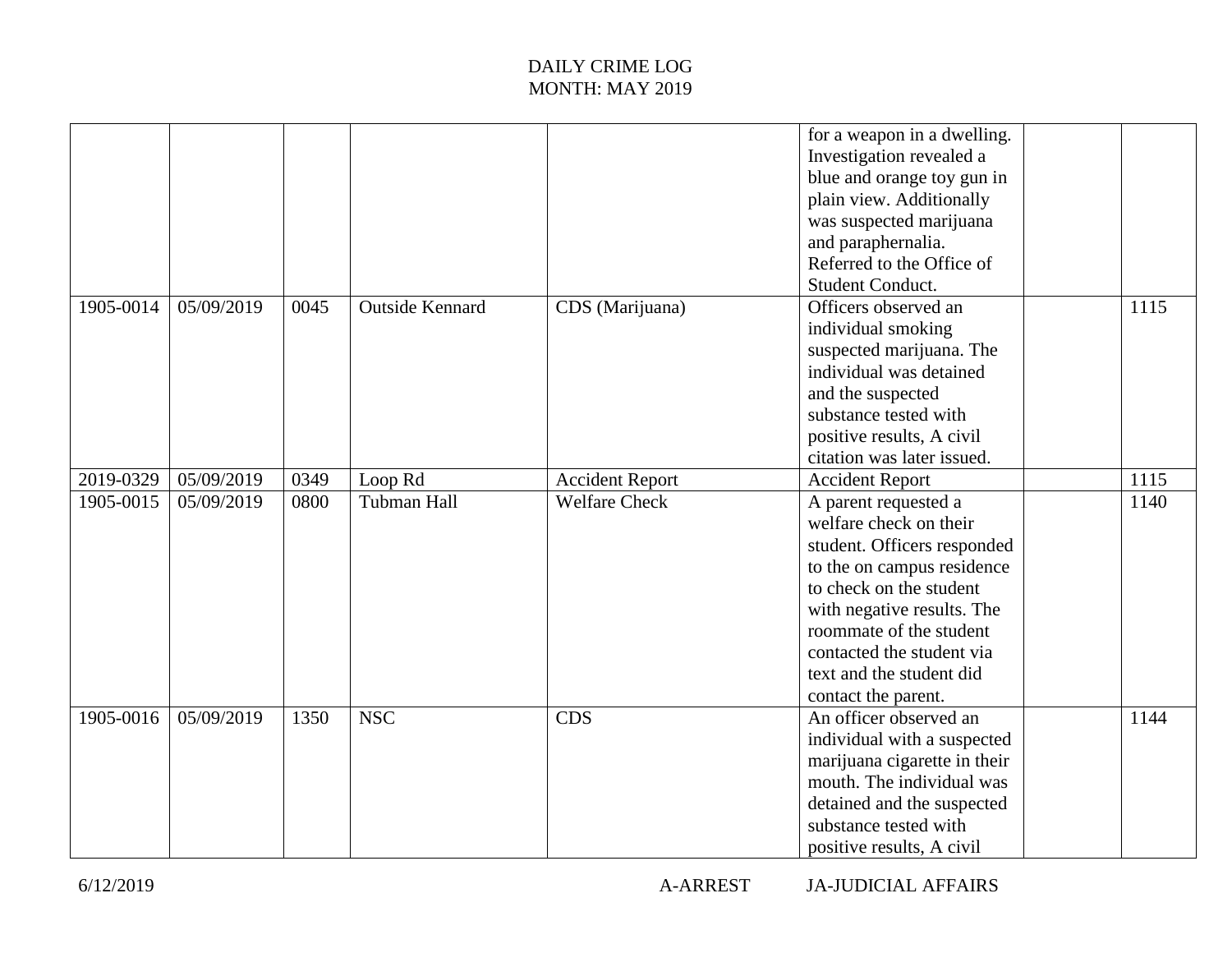|           |            |      |                    |                                          | citation issued.              |      |
|-----------|------------|------|--------------------|------------------------------------------|-------------------------------|------|
| 1905-0017 | 05/09/2019 | 1400 | <b>Haley Hall</b>  | <b>Found Property</b>                    | Students advised they         | 1115 |
|           |            |      |                    |                                          | found a watch in an air       |      |
|           |            |      |                    |                                          | vent of the residential       |      |
|           |            |      |                    |                                          | dwelling. Same was placed     |      |
|           |            |      |                    |                                          | in property. Investigation is |      |
|           |            |      |                    |                                          | being conducted.              |      |
| 1905-0018 | 05/09/2019 | 1447 | McKeldin Gym       | 2 <sup>nd</sup> Degree Assault (Domestic | A student reported being      | 1144 |
|           |            |      |                    | Related)                                 | assaulted by their domestic   |      |
|           |            |      |                    |                                          | partner. An investigation is  |      |
|           |            |      |                    |                                          | being conducted.              |      |
| 1905-0019 | 05/09/2019 | 1642 | <b>JEP</b>         | <b>Medical Emergency</b>                 | Officers responded to a call  | 1115 |
|           |            |      |                    |                                          | for an unconscious            |      |
|           |            |      |                    |                                          | employee. Investigation       |      |
|           |            |      |                    |                                          | revealed the employee had     |      |
|           |            |      |                    |                                          | a possible seizure.           |      |
|           |            |      |                    |                                          | Fireboard responded and       |      |
|           |            |      |                    |                                          | transported the employee      |      |
|           |            |      |                    |                                          | to the hospital.              |      |
| 1905-0020 | 05/10/2019 | 0411 | <b>Towers Hall</b> | <b>Medical Emergency</b>                 | Officers responded to a       | 1142 |
|           |            |      |                    |                                          | student feeling light         |      |
|           |            |      |                    |                                          | headed. Fireboard was         |      |
|           |            |      |                    |                                          | called, responded and         |      |
|           |            |      |                    |                                          | transported the student to    |      |
|           |            |      |                    |                                          | the hospital.                 |      |
| 1905-0021 | 05/10/2019 | 1700 | McKeldin Gym       | Rape                                     | A student reporting being     | 1144 |
|           |            |      |                    |                                          | raped to a Campus Safety      |      |
|           |            |      |                    |                                          | Authority (CSA). The CSA      |      |
|           |            |      |                    |                                          | reported the incident to      |      |
|           |            |      |                    |                                          | Police. The student did not   |      |
|           |            |      |                    |                                          | want to be identified and     |      |
|           |            |      |                    |                                          | did not want to follow        |      |
|           |            |      |                    |                                          | through with a police         |      |
|           |            |      |                    |                                          | investigation. Title IX was   |      |

6/12/2019 A-ARREST JA-JUDICIAL AFFAIRS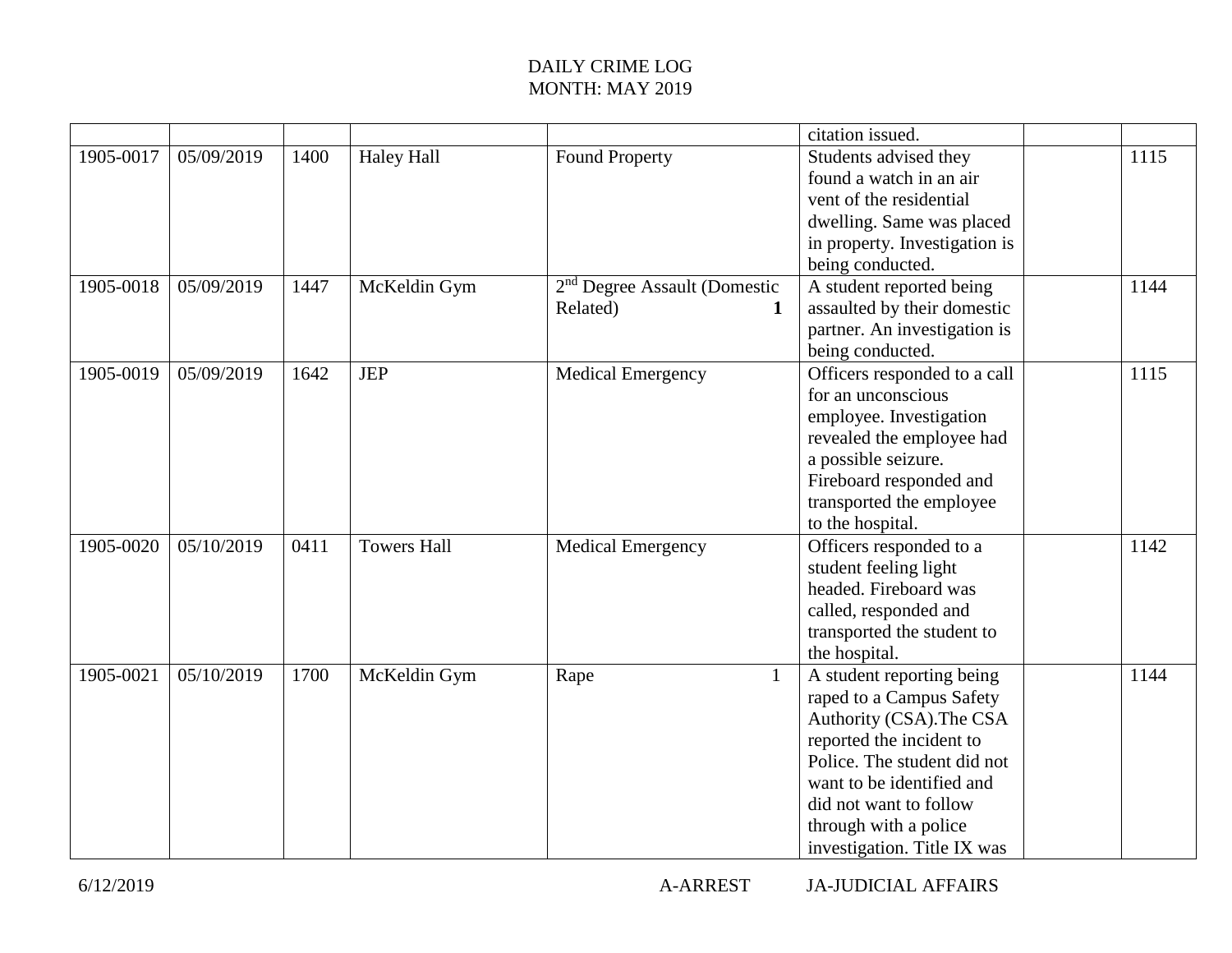|           |            |      |              |                                    | made aware.                                                                                                                                                                                                                   |    |      |
|-----------|------------|------|--------------|------------------------------------|-------------------------------------------------------------------------------------------------------------------------------------------------------------------------------------------------------------------------------|----|------|
| 1905-0022 | 05/10/2019 | 1215 | McKeldin Gym | Misc. Incident (Injured<br>Person) | A student reported to<br>police they were injured in<br>the moon bounce by being<br>accidently kicked in the<br>mouth by an unknown<br>person a few days ago. The<br>student responded to the<br>hospital and was treated for |    | 1115 |
|           |            |      |              |                                    | their injury.                                                                                                                                                                                                                 |    |      |
| 1905-0023 | 05/10/2019 | 0045 | McKeldin Gym | <b>CDS</b>                         | An officer observed an<br>individual smoking<br>suspected marijuana. Same<br>was confiscated and tested<br>positive for marijuana.<br>Referred to the Office of<br>Student Conduct.                                           | JA | 1144 |
| 1905-0024 | 05/10/2019 | 1707 | <b>CMRC</b>  | Harassment                         | A student reported they<br>were being harassed by a<br>former domestic partner.<br>An investigation is being<br>conducted.                                                                                                    |    | 1115 |
| 1905-0025 | 05/14/2019 | 0930 | Lot G        | Impound                            | A vehicle illegally parked<br>in a reserved parking space<br>was ticketed and towed.                                                                                                                                          |    | 1143 |
| 1905-0026 | 05/15/2019 | 1720 | Lot H        | <b>Unauthorized Use</b>            | During a domestic dispute<br>one domestic partner<br>moved the vehicle of<br>another without consent.<br>An investigation is being<br>conducted.                                                                              |    | 1143 |
| 1905-0027 | 05/17/2019 | 1121 | Stadium      | <b>Medical Emergency</b>           | During graduation a guest<br>had a medical condition<br>which required EMS                                                                                                                                                    |    | 1151 |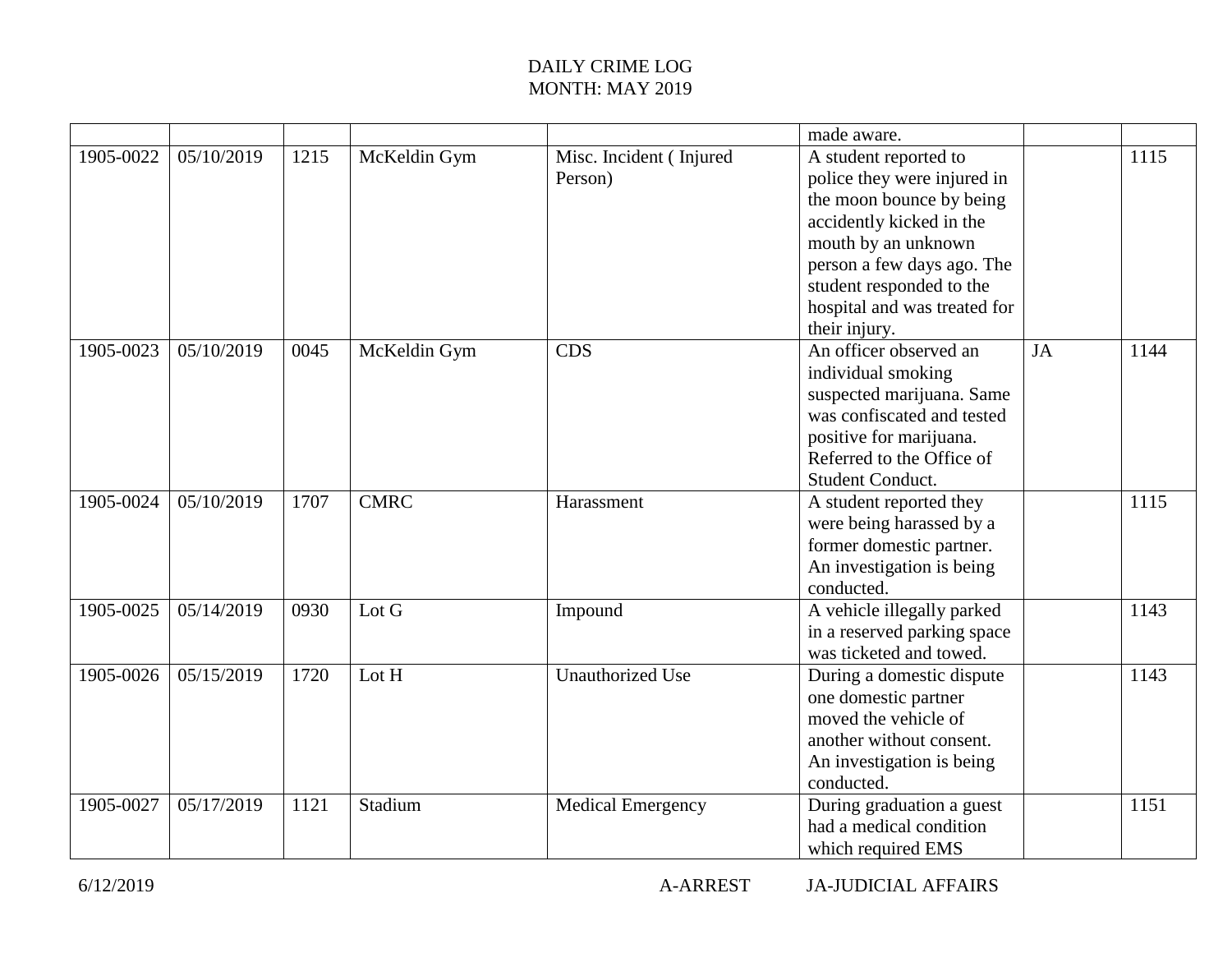| .         | .          | .    | ---          | ---                        | the area upon officer's<br>arrival. Investigation is<br>being conducted.<br>$ -$<br>$ -$<br>$ -$<br>. . | .    |
|-----------|------------|------|--------------|----------------------------|---------------------------------------------------------------------------------------------------------|------|
|           |            |      |              |                            | for unauthorized<br>individuals on the roof of<br>the building. Subjects fled                           |      |
| 1905-0028 | 05/17/2019 | 1642 | <b>CNSMN</b> | <b>Unauthorized Access</b> | Officers responded to a call                                                                            | 1115 |
|           |            |      |              |                            | response. The individual<br>was subsequently<br>transported to the hospital.                            |      |

| 1905-0029 | 05/18/2019 | 0316 | Haley                 | <b>CDS</b>                         | Officers responded to a call<br>for CDS. Upon arrival with<br>residential staff, the odor of<br>suspected marijuana was<br>emanating from the<br>dwelling. Investigation<br>revealed no marijuana in<br>plain view upon entry with<br>residential staff. Referred<br>to the office of Student<br>Conduct | <b>JA</b> | 1142 |
|-----------|------------|------|-----------------------|------------------------------------|----------------------------------------------------------------------------------------------------------------------------------------------------------------------------------------------------------------------------------------------------------------------------------------------------------|-----------|------|
| 1905-0030 | 05/18/2019 | 2000 | <b>East Promenade</b> | Misc. Incident(Crowd<br>Dispersal) | Officers responded to a<br>large crowd on campus<br>which came from an event<br>which occurred in Bowie<br>City. PG County Police<br>was called to assist with<br>dispersal of the crowd.                                                                                                                |           | 1115 |
| 1905-0031 | 05/19/2019 | 2304 | <b>MSN</b>            | Use of Force                       | An officer responding to a<br>call for trespassers used<br>force to detain the suspects.<br>An investigation is being<br>conducted.                                                                                                                                                                      |           | 1115 |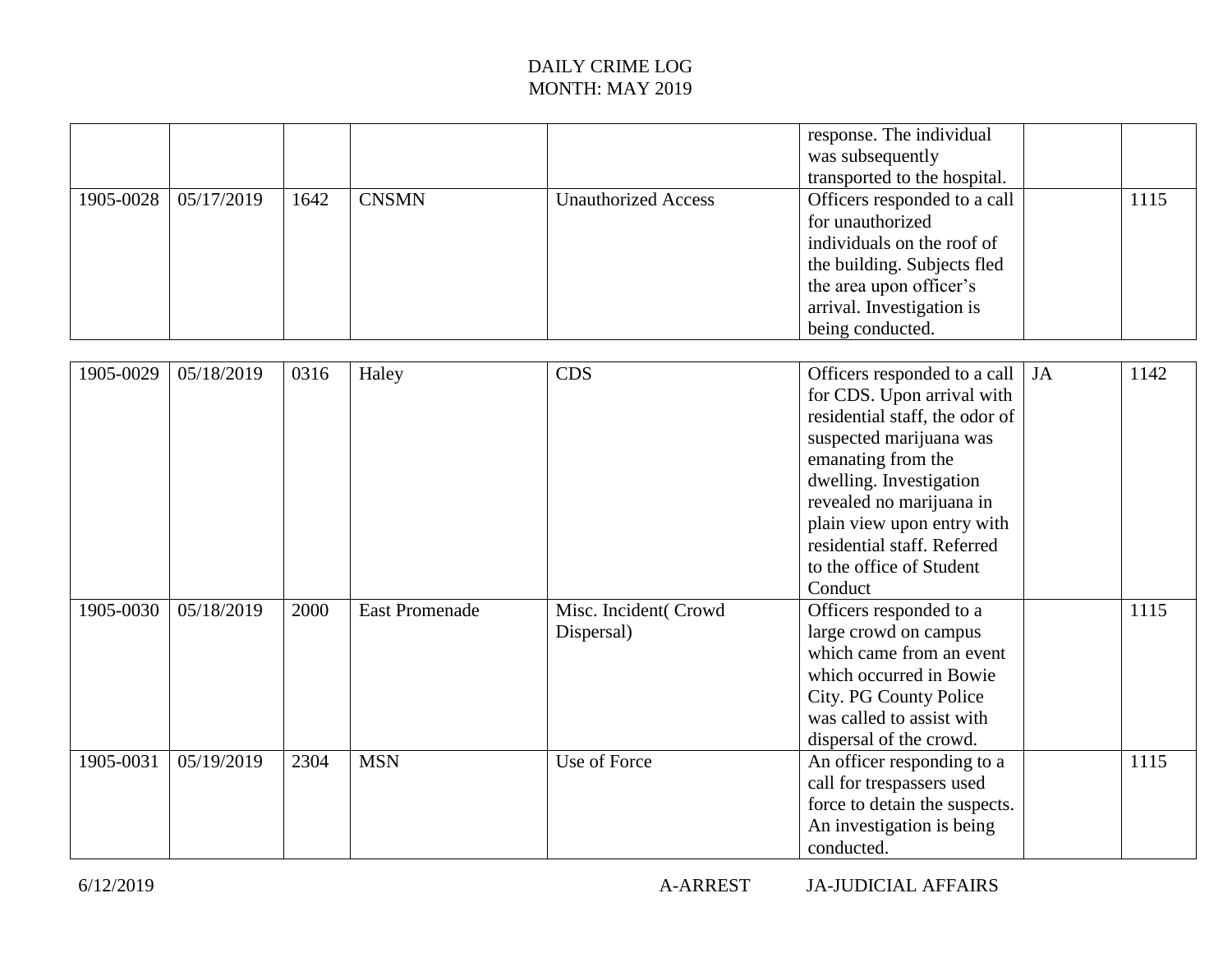| 1905-0032 | 05/20/2019 | 1537 | <b>CMRC</b>          | <b>CDS</b>                | Officers responded to a call<br>for a damaged property<br>report (1905-0033). Upon<br>arrival suspected CDS<br>residue (marijuana) was<br>observed by Residential<br>Life staff members. There<br>was not enough residue to<br>test. | 1143 |
|-----------|------------|------|----------------------|---------------------------|--------------------------------------------------------------------------------------------------------------------------------------------------------------------------------------------------------------------------------------|------|
| 1905-0033 | 05-19/2019 | 1620 | <b>CMRC</b>          | Damaged Property          | Officers responded to a<br>damaged door in a<br>residential dwelling. An<br>investigation is being<br>conducted.                                                                                                                     | 1151 |
| 1905-0034 | 05/22/2019 | 1329 | B &G                 | <b>Medical Emergency</b>  | Officers responded to a<br>complainant who fell and<br>sprained their ankle.<br>Fireboard responded and<br>confirmed the ankle sprain.<br>The victim refused to be<br>transported to the hospital.                                   | 1143 |
| 1905-0035 | 05/24/2019 | 1119 | <b>FPAC</b>          | <b>Lost Property</b>      | An adjunct professor<br>reported to police they lost<br>their hard drive and a<br>folder.                                                                                                                                            | 1143 |
| 1905-0036 | 05/24/2019 | 1408 | <b>Robinson Hall</b> | <b>Disorderly Conduct</b> | A student upset over<br>grades was being<br>disorderly in an office of a<br>staff member. The student<br>left the area before officers<br>arrived.                                                                                   | 1143 |
| 1905-0037 | 05/28/2019 | 1007 | <b>JEP</b>           | <b>Medical Emergency</b>  | Officers responded to an<br>employee reportedly<br>feeling faint. Fireboard was                                                                                                                                                      | 1140 |

6/12/2019 A-ARREST JA-JUDICIAL AFFAIRS